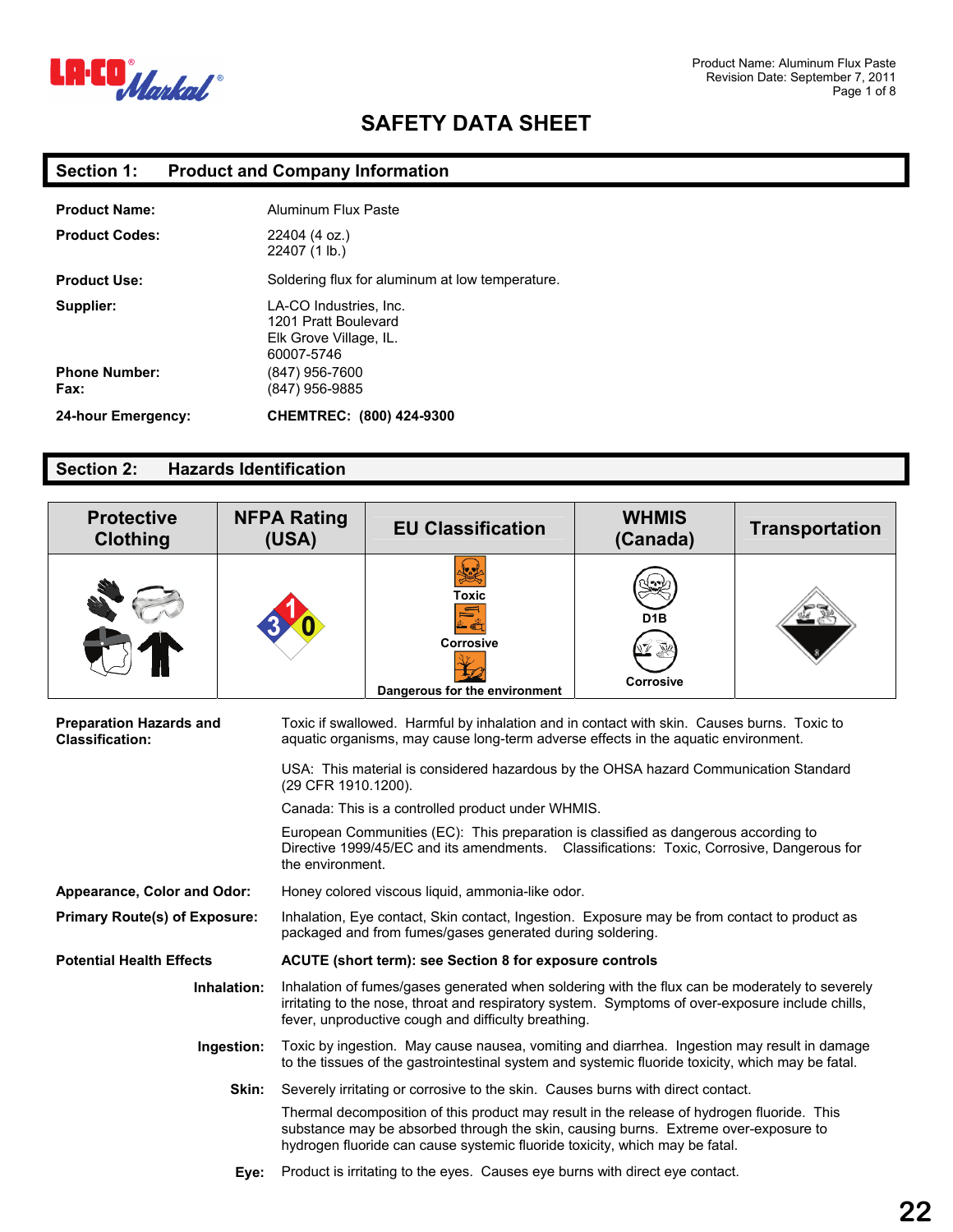

**CHRONIC (long term): see Section 11 for additional toxicological data** 

Prolonged or repeated over-exposure by skin contact may cause dermatitis.

Long-term over-exposure to fluorides can cause a deposit of fluorides in the bones and teeth, a condition called Fluorosis. This may cause pain, disability and mottling of the teeth. Fluorides can irritate the lungs and may cause bronchitis to develop with cough, phlegm and/or shortness of breath.

Long-term over-exposure to inorganic tin compounds can cause a benign dust-induced lung condition, called Stannosis. Usually this condition does not interfere with normal lung function. Workers with lung disease or limited respiratory capacity should have limited exposure to products containing inorganic tin compounds.

| <b>Medical Conditions</b><br><b>Aggravated by Exposure:</b> | May aggravate an existing dermatitis.                                                                                          |
|-------------------------------------------------------------|--------------------------------------------------------------------------------------------------------------------------------|
| <b>Interactions With Other</b><br><b>Chemicals:</b>         | Not available                                                                                                                  |
| <b>Potential Environmental</b><br><b>Effects:</b>           | Contains Zinc chloride, classified as dangerous for the environment; prevent release of this<br>material into the environment. |

#### **Section 3: Composition / Information on Ingredients**

#### **Hazardous/Dangerous Ingredients:**

| <b>Chemical Name</b>        | CAS No.                             | $Wt.\%$   | <b>EINECS / ELINCS</b> | Symbol      | <b>Risk Phrases</b>  |
|-----------------------------|-------------------------------------|-----------|------------------------|-------------|----------------------|
| Monoethanolamine            | 141-43-5                            | $30 - 60$ | 205-483-3              | Xn; C       | R20/21/22 - 34       |
| Ammonium hydrogendifluoride | 1341-49-7                           | $5 - 10$  | 215-676-4              | T: C        | R <sub>25</sub> - 34 |
| Tin (II) Chloride dihydrate | 10025-69-1<br>(7772-99-8 anhydrous) | $10 - 15$ | 231-868-0              | None*       | None                 |
| Zinc Chloride               | 7646-85-7                           | $5 - 10$  | 231-592-0              | $Xn$ ; C, N | R22 - 34 - 50/53     |

\* This chemical substance is not classified in the Annex I of Directive 67/548/EEC.

See Section 16 for the full text of the R-phrases above.

#### **Section 4: First Aid Measures**

| Inhalation:                          | To ensure your own safety before attempting rescue (e.g. Wear appropriate protective equipment, use the<br>buddy system). Get immediate medical attention. Remove source of contamination or move victim to fresh air.<br>If breathing is stopped, trained personnel should begin artificial respiration (AR) or, if the heart has stopped,<br>immediately start cardiopulmonary resuscitation (CPR) or automated external defibrillation (AED). Quickly<br>transport victim to an emergency care facility.                                                                                        |
|--------------------------------------|----------------------------------------------------------------------------------------------------------------------------------------------------------------------------------------------------------------------------------------------------------------------------------------------------------------------------------------------------------------------------------------------------------------------------------------------------------------------------------------------------------------------------------------------------------------------------------------------------|
| Eye Contact:                         | Get immediate medical attention. Immediately flush the contaminated eye(s) with lukewarm, gently flowing<br>water for at least 20-30 minutes, while holding the eyelids open. If a contact lens is present, DO NOT delay<br>irrigation or attempt to remove the lens. Neutral saline solution may be used as soon as it is available. Do not<br>interrupt flushing. If necessary, continue flushing during transport to emergency care facility. Take care not to<br>rinse contaminated water into the unaffected eye or onto the face. Quickly transport victim to an emergency<br>care facility. |
| <b>Skin Contact:</b>                 | As quickly as possible, remove contaminated clothing, shoes and leather goods (e.g. watchbands, belts).<br>Immediately flush with lukewarm, gently flowing water for at least 30 minutes. Do not interrupt flushing. If<br>necessary, and it can be done safely, continue flushing during transport to medical care facility.                                                                                                                                                                                                                                                                      |
| Ingestion:                           | Get immediate medical attention. Never give anything by mouth if victim is rapidly losing consciousness or is<br>unconscious or convulsing. Have victim rinse mouth thoroughly with water. Do not induce vomiting. If<br>vomiting occurs naturally, have victim lean forward to reduce the risk of aspiration. Quickly transport victim to<br>an emergency care facility.                                                                                                                                                                                                                          |
| <b>Notes to</b><br><b>Physician:</b> | Fluorides can reduce serum calcium resulting in potentially fatal hypocalcemia; if there are indications that a<br>victim is suffering from the effects of fluoride over-exposure, then give soluble calcium or magnesium.                                                                                                                                                                                                                                                                                                                                                                         |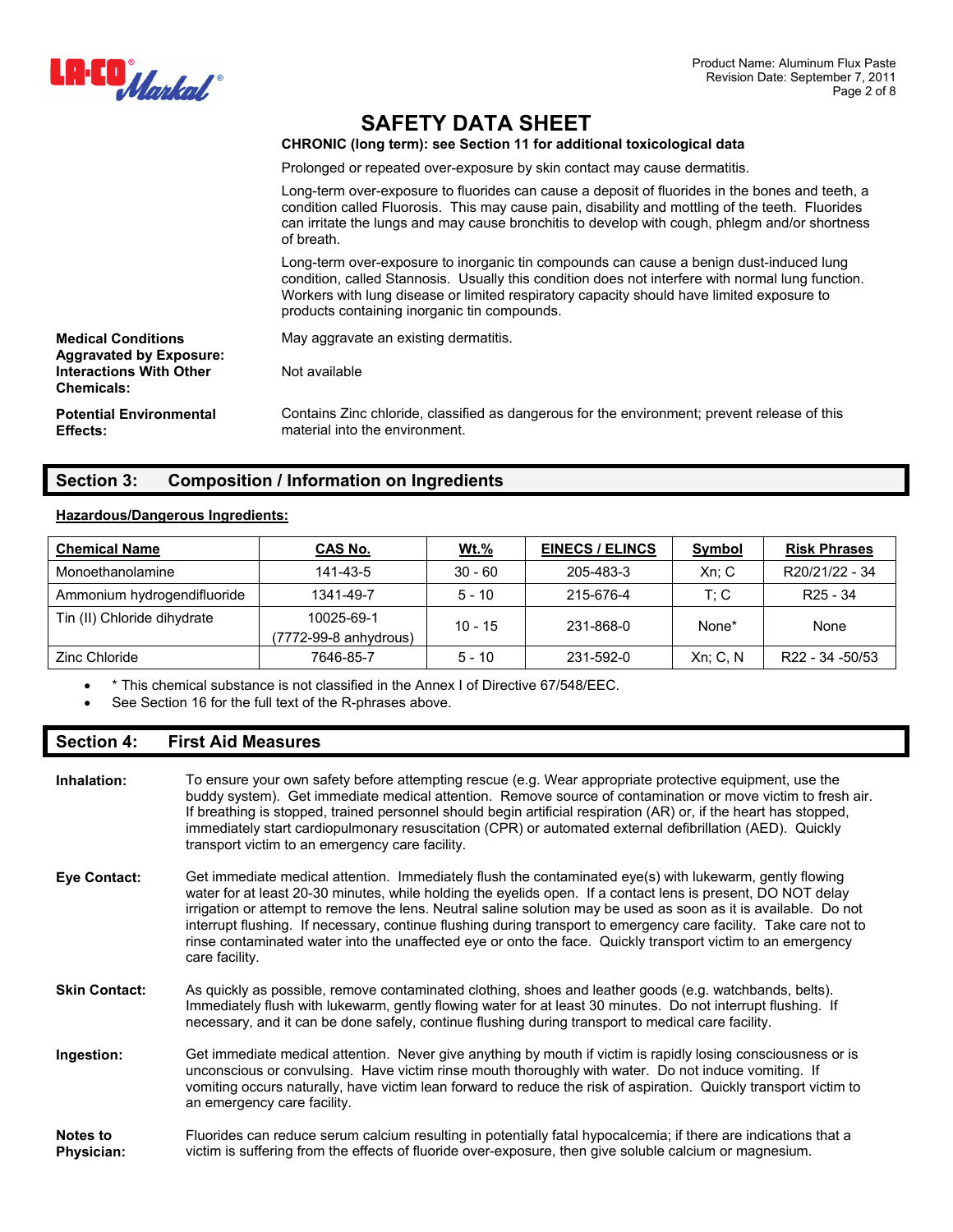

## **Section 5: Fire Fighting Measures**

| <b>Flammable Properties:</b>                                       | The paste can burn if involved in a fire but does not ignite readily. Flash point is expected to<br>be $> 93^{\circ}$ C (200 $^{\circ}$ F).                                                                                                                                                                                                                                                                                              |
|--------------------------------------------------------------------|------------------------------------------------------------------------------------------------------------------------------------------------------------------------------------------------------------------------------------------------------------------------------------------------------------------------------------------------------------------------------------------------------------------------------------------|
| <b>Suitable extinguishing Media:</b>                               | Use water spray to cool fire-exposed flux. Use carbon dioxide, foam and dry chemical for<br>extinguishing fires involving this flux.                                                                                                                                                                                                                                                                                                     |
| Unsuitable extinguishing Media:                                    | Not available                                                                                                                                                                                                                                                                                                                                                                                                                            |
| <b>Explosion Data:</b><br><b>Sensitivity to Mechanical Impact:</b> | Not applicable                                                                                                                                                                                                                                                                                                                                                                                                                           |
| <b>Sensitivity to Static Discharge:</b>                            | Not applicable                                                                                                                                                                                                                                                                                                                                                                                                                           |
| Specific Hazards arising from the<br><b>Chemical:</b>              | During a fire, irritating and toxic gases may be generated. Hazardous combustion products<br>include carbon monoxide and ammonia. Hydrogen fluoride can penetrate the skin causing<br>skin burns and systemic toxic effects.                                                                                                                                                                                                             |
| <b>Protective Equipment and</b><br>precautions for firefighters:   | This material is corrosive to skin and presents a potential contact hazard to firefighters. Do not<br>enter without wearing specialized protective equipment suitable for the situation. Firefighter's<br>normal protective clothing (Bunker Gear) will not provide adequate protection. A full-body<br>encapsulating chemical resistant suit with an approved positive pressure self-contained<br>breathing apparatus may be necessary. |
| <b>NFPA</b>                                                        |                                                                                                                                                                                                                                                                                                                                                                                                                                          |
| Health:<br><b>Flammability:</b><br>Instability:                    | 3<br>0                                                                                                                                                                                                                                                                                                                                                                                                                                   |

### **Section 6: Accidental Release Measures**

| <b>Personal Precautions:</b>      | Wear all protective equipment as described in Section 8. Prevent all inhalation exposures, skin<br>and possible eye contact. Keep unauthorized personnel away. Ventilate the area. |
|-----------------------------------|------------------------------------------------------------------------------------------------------------------------------------------------------------------------------------|
| <b>Environmental Precautions:</b> | Do not allow product to reach sewage systems or ground water.                                                                                                                      |
| <b>Methods for Containment:</b>   | Stop the spill if it is safe to do so. Contain the spill using absorbent clay, sand, sawdust, or other<br>inert absorbent material.                                                |
| <b>Methods for Clean-up:</b>      | Clean up spills immediately. Scoop up contaminated absorbent material and place into suitable,<br>labeled plastic waste container.                                                 |

## **Section 7: Handling and Storage**

| <b>Handling</b> | All employees who handle this material should be trained to handle it safety. Avoid breathing<br>fumes/gases of this material. Prevent all skin and eye contact. Do not ingest. Keep away from<br>children. Use this material with adequate ventilation. Keep container closed when not in use.<br>Wash thoroughly after handling this product. Do not eat, drink, smoke while handling this product.<br>Remove contaminated clothing immediately. |
|-----------------|----------------------------------------------------------------------------------------------------------------------------------------------------------------------------------------------------------------------------------------------------------------------------------------------------------------------------------------------------------------------------------------------------------------------------------------------------|
| Storage:        | Store in a cool, dry area. Keep containers tightly closed when not in use. Store away from<br>incompatible materials (see Section 10).                                                                                                                                                                                                                                                                                                             |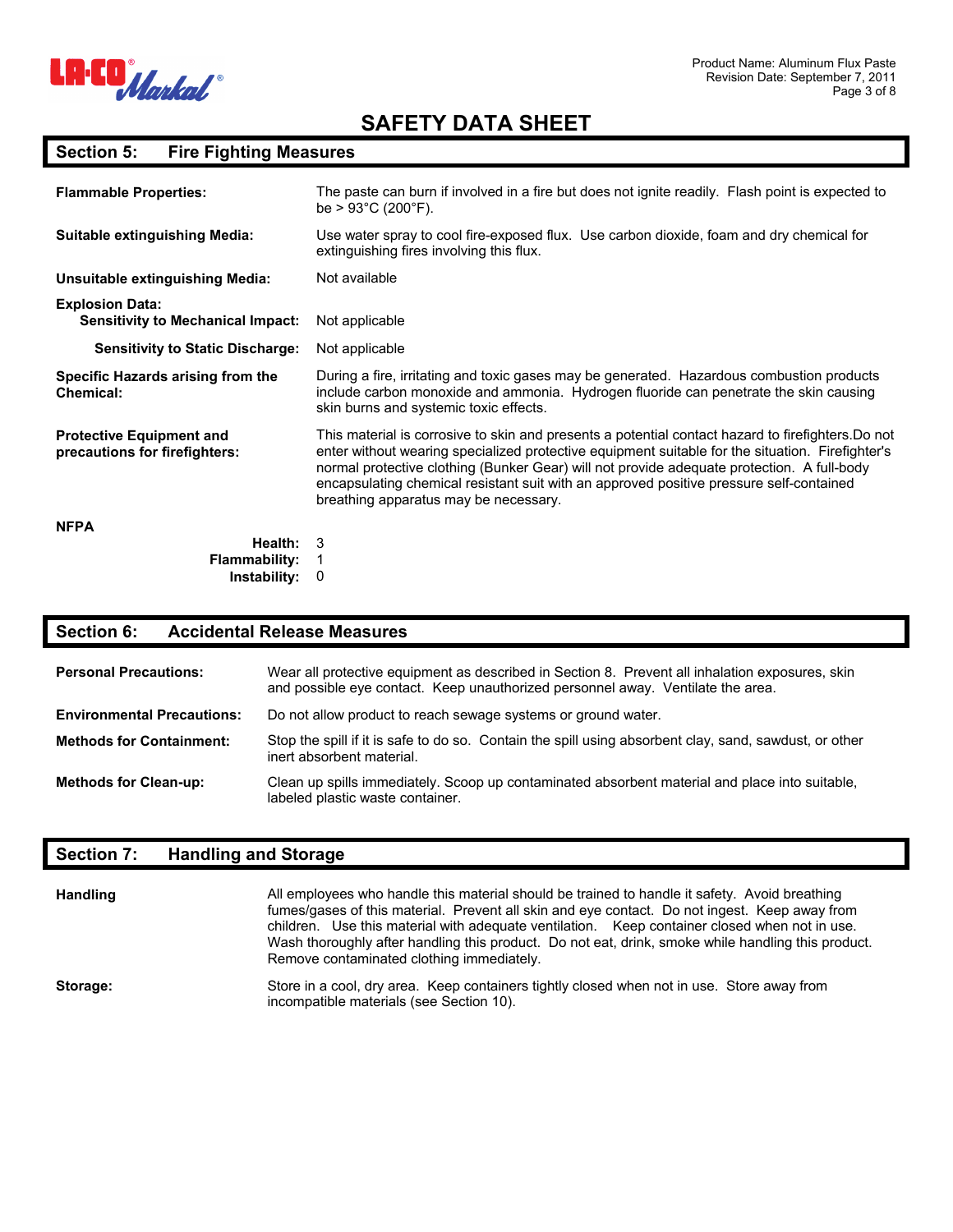

### **Section 8: Exposure Controls and Personal Protection**

#### **Exposure Limits**

Consult local authorities for acceptable exposure limits.

| Ingredient                                                                                               | <b>ACGIH TLV</b><br>(8-hr. TWA)<br>(mg/m <sup>3</sup> ) | <b>U.S. OSHA PEL</b><br><u>(8-hr. TWA)</u><br>(mg/m <sup>3</sup> ) | <b>Ontario (Canada)</b><br><b>TWAEV</b><br>(mg/m <sup>3</sup> ) | <b>UK OEL</b><br><u>(8-hr. TWA)</u><br>(mg/m <sup>3</sup> ) |
|----------------------------------------------------------------------------------------------------------|---------------------------------------------------------|--------------------------------------------------------------------|-----------------------------------------------------------------|-------------------------------------------------------------|
| Monoethanolamine                                                                                         | 3 ppm                                                   | 3 ppm                                                              | 7.5 (3 ppm) skin                                                | 7.5 (3 ppm) skin                                            |
|                                                                                                          | STEL 6 ppm                                              | STEL 6 ppm                                                         | STEV 15 (6 ppm)                                                 | STEL 15 (6 ppm)                                             |
| Ammonium hydrogendifluoride                                                                              | Not established                                         | Not established                                                    | Not established                                                 | Not established                                             |
| Stannous Chloride                                                                                        | Not established                                         | Not established                                                    | Not established                                                 | Not established                                             |
| Zinc Chloride fume                                                                                       | STEL: 2                                                 |                                                                    | STEV: 2                                                         | Not established                                             |
| Ammonium Fluoride                                                                                        | Not established                                         | Not established                                                    | Not established                                                 | Not established                                             |
| Fluorides, as F                                                                                          | 2.5                                                     | 2.5                                                                | 2.5                                                             | 2.5                                                         |
| Tin, as Sn (inorganic<br>compounds)                                                                      | 2                                                       | 2 (except oxides)                                                  | 2 (except stannane)                                             | $\overline{2}$<br>STEL: 4 (except stannane)                 |
| Other exposure limits: NIOSH IDLH (Immediately Dangerous to Life or Health) for Monoethanolamine: 30 ppm |                                                         |                                                                    |                                                                 |                                                             |

STEV = Short Term Exposure Value STEL = Short Term Exposure Limit

#### **Exposure Controls**

| <b>Engineering Controls:</b>       | Provide adequate ventilation/local exhaust to keep exposure levels below the exposure limits<br>listed above.                                                                                                                                                                                                                                                                                         |
|------------------------------------|-------------------------------------------------------------------------------------------------------------------------------------------------------------------------------------------------------------------------------------------------------------------------------------------------------------------------------------------------------------------------------------------------------|
| <b>Personal Protection</b>         |                                                                                                                                                                                                                                                                                                                                                                                                       |
| <b>Respiratory Protection:</b>     | When concentrations in air exceed the occupational exposure guidelines, always wear respiratory<br>protection. If respiratory protection is required, institute a complete respiratory protection program<br>including selection, fit testing, training, maintenance and inspection.                                                                                                                  |
|                                    | NIOSH Recommendations for Monoethanolamine concentrations in air:<br>Up to 30 ppm: Chemical cartridge respirator; or gas mask with canister; or powered air-purifying<br>respirator with cartridges to protect against Monoethanolamine; or SAR (Supplied Air Respirator);<br>or full-facepiece Self-contained Breathing Apparatus (SCBA); or full-facepiece SAR.                                     |
|                                    | Emergency of planned entry into unknown concentrations or Immediately IDLH conditions:<br>Positive pressure, full-facepiece SCBA; or positive pressure, full-facepiece SAR with an auxiliary<br>positive pressure SCBA.                                                                                                                                                                               |
|                                    | Where the potential exists for exposure over the 2.5 mg/m <sup>3</sup> as fluoride, use a MSHA/NIOSH<br>approved supplied-air respiratory with a full facepiece operated in a pressure-demand or other<br>positive pressure mode. For increased protection use in combination with an auxiliary self-<br>contained breathing apparatus operated in a pressure-demand or other positive-pressure mode. |
|                                    | A respiratory protection program that meets OSHA's 29 CFR 1910.134 and ANSI Z88.2<br>requirements or European Standard EN 149 or Canadian Standards Association (CSA) Standard<br>Z94.4-02 must be followed whenever workplace conditions warrant a respirator's use.                                                                                                                                 |
| <b>Skin Protection:</b>            | Wear impervious protective gloves made of rubber. Wear clean body-covering clothing to prevent<br>skin contact. Wear an impervious apron as needed to prevent skin contact.                                                                                                                                                                                                                           |
| <b>Eye Protection:</b>             | Wear chemical splash goggles and a full faceshield.                                                                                                                                                                                                                                                                                                                                                   |
| <b>Other Protective Equipment:</b> | Provide eyewash and safety shower stations in workplaces where this flux is handled.                                                                                                                                                                                                                                                                                                                  |
| <b>Hygiene Measures:</b>           | Avoid breathing fumes and gases of this material. Prevent all skin and eye contact. Do not<br>ingest. Use this material with adequate ventilation. Keep container closed when not in use.<br>Wash thoroughly after handling this product. Do not eat, drink, smoke while handling this product.<br>Remove contaminated clothing immediately.                                                          |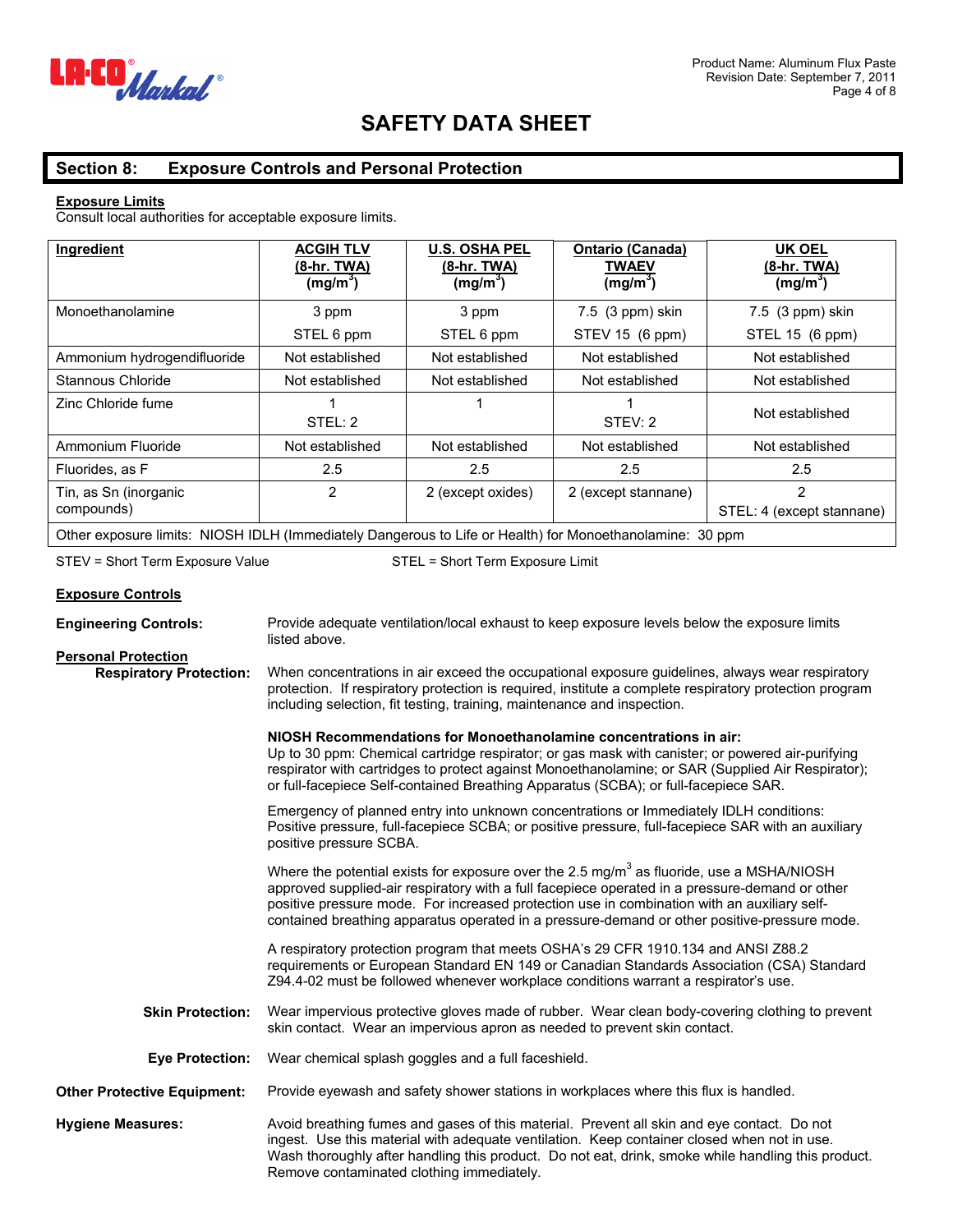

## **Section 9: Physical and Chemical Properties**

| <b>Physical State:</b>                     | Liquid                              | <b>Vapor Pressure:</b><br>(mm Hg @ 25 $\degree$ C) | Not applicable        |
|--------------------------------------------|-------------------------------------|----------------------------------------------------|-----------------------|
| Appearance:                                | Honey colored viscous liquid        | <b>Vapor Density:</b><br>$(Air = 1)$               | Not available         |
| pH:                                        | 8                                   | <b>Solubility in Water:</b>                        | Soluble               |
| <b>Relative Density:</b><br>(water = $1$ ) | 1.33                                | Water / Oil distribution<br>coefficient:           | >1                    |
| <b>Boiling Point:</b>                      | >93.3°C (>200°F)                    | Odor Type:                                         | Ammonia-like odor     |
| <b>Freezing Point:</b>                     | Not available                       | <b>Odor Threshold:</b>                             | Not available         |
| <b>Viscosity:</b>                          | Not available                       | <b>Evaporation Rate:</b><br>$(n-ButyI Accate = 1)$ | Not available         |
| <b>Oxidizing Properties:</b>               | Not available                       | Auto Ignition Temperature (°C):                    | Not available         |
| <b>Flash Point and Method:</b>             | >93.3°C (>200°F), Not<br>determined | Flammability Limits (%):                           | Not available         |
| $VOC$ %:                                   | $0\%$ (w/w%); $0\%$ (v/v%)          | VOC:                                               | 0 lbs per gallon (US) |

| <b>Section 10:</b><br><b>Stability and Reactivity</b>                       |                                                                                                                                                                                                                                                                                                                                   |
|-----------------------------------------------------------------------------|-----------------------------------------------------------------------------------------------------------------------------------------------------------------------------------------------------------------------------------------------------------------------------------------------------------------------------------|
| Stability:<br><b>Conditions to Avoid:</b><br><b>Incompatible Materials:</b> | Stable<br>Avoid incompatible materials.<br>Incompatible with strong oxidizing agents, sodium nitrite and nitrosating agents.                                                                                                                                                                                                      |
| <b>Hazardous Decomposition</b><br><b>Products:</b>                          | Thermal decomposition of this product may result in the release of hydrogen fluoride. This<br>substance may be absorbed through the skin, causing burns. Extreme over-exposure to<br>hydrogen fluoride can be fatal through systemic fluoride poisoning.<br>Other products of combustion may include ammonia and carbon monoxide. |
| <b>Possibility of Hazardous</b><br><b>Reactions:</b>                        | Hazardous polymerization will not occur.                                                                                                                                                                                                                                                                                          |

## **Section 11: Toxicological Information**

#### **Acute Toxicity Data**

| Ingredient                  | $LD_{50}$ Oral<br>(mg/kg)     | $LD_{50}$ Dermal<br>(mg/kg) | $LC_{50}$ Inhalation<br>(4 hrs.)           |
|-----------------------------|-------------------------------|-----------------------------|--------------------------------------------|
| Monoethanolamine            | 1 720 (rat)                   | l 000 (rabbit)              | $>1210$ mg/m <sup>3</sup>                  |
| Ammonium hydrogendifluoride | Not available                 | Not available               | 1 276 ppm/1hr (rat)<br>432 ppm/3hr (mouse) |
| Stannous Chloride           | 604 (mouse)                   | Not available               | Not available                              |
| Zinc Chloride               | 200 (guinea pig)<br>350 (rat) | Not available               | Not available                              |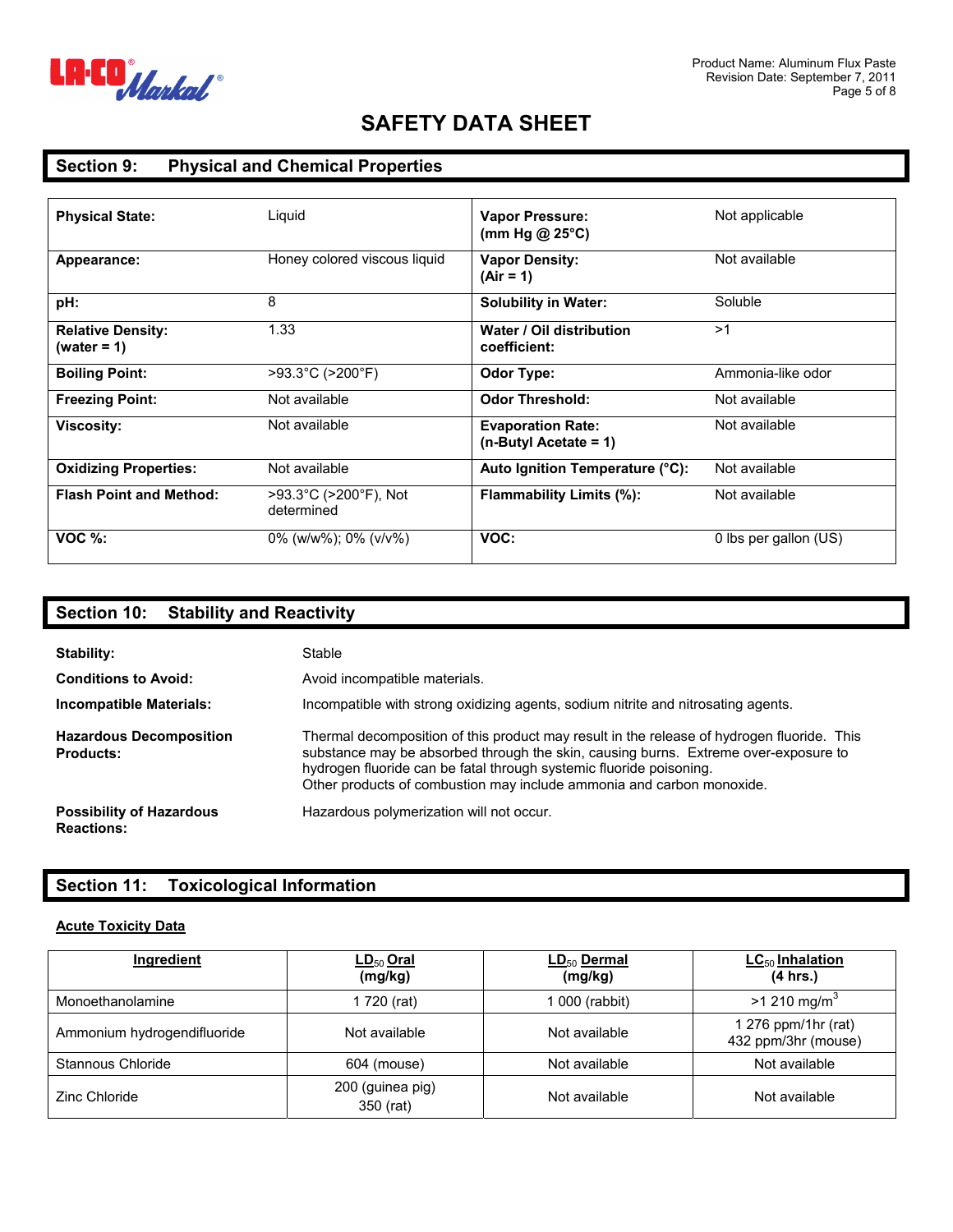

#### **Section 11: Toxicological Information, continued**

#### **Chronic Toxicity Data**

**Carcinogenicity:** The table below indicates whether each agency has listed any ingredient as a carcinogen.

| Ingredient                  | <b>ACGIH</b> | <b>IARC</b> | <u>NTP</u> |
|-----------------------------|--------------|-------------|------------|
| Monoethanolamine            | Not listed   | Not listed  | Not listed |
| Ammonium hydrogendifluoride | Not listed   | Not listed  | Not listed |
| Stannous Chloride           | Not listed   | Not listed  | Not listed |
| Zinc Chloride               | Not listed   | Not listed  | Not listed |
| Fluorides, as F             | A4           | Group 3     | Not listed |

ACGIH: (American Conference of Governmental Industrial Hygienists)

A4 – Not Classifiable as a Human Carcinogen.

IARC: (International Agency for Research on Cancer)

Group 3 – Not classifiable as to carcinogenicity in humans.

NTP: (National Toxicology Program)

| Irritation:                                             | Severely irritating or corrosive when in contact with skin and eyes. Over-exposure to fumes can<br>be severely irritating to the nose and throat. |  |  |
|---------------------------------------------------------|---------------------------------------------------------------------------------------------------------------------------------------------------|--|--|
| Sensitization:                                          | Not available                                                                                                                                     |  |  |
| <b>Neurological Effects:</b>                            | Extreme over-exposure by ingestion or by inhalation of hydrogen fluoride may cause adverse<br>neurological effects.                               |  |  |
| Teratogenicity:                                         | Not available                                                                                                                                     |  |  |
| <b>Reproductive Toxicity:</b>                           | Not available                                                                                                                                     |  |  |
| <b>Mutagenicity (Genetic Effects):</b>                  | Not available                                                                                                                                     |  |  |
| <b>Toxicologically Synergistic</b><br><b>Materials:</b> | Not available                                                                                                                                     |  |  |
| <b>Target Organ Effects:</b>                            | Exposure to fluorides can affect the skin, bones, nervous system and teeth.                                                                       |  |  |

## **Section 12: Ecological Information**

| Ecotoxicity:                      | Not available.<br>Do not allow the material to be released into the environment. Zinc chloride is very toxic to<br>aquatic organisms, may cause long-term adverse effects in the aquatic environment.<br>If flux is released into the aguatic environment, it is expected to have toxic effects on aguatic<br>plants, fish and invertebrates. |  |
|-----------------------------------|-----------------------------------------------------------------------------------------------------------------------------------------------------------------------------------------------------------------------------------------------------------------------------------------------------------------------------------------------|--|
| Mobility:                         | Not available                                                                                                                                                                                                                                                                                                                                 |  |
| Persistence and degradability:    | Not available                                                                                                                                                                                                                                                                                                                                 |  |
| <b>Bioaccumulative potential:</b> | Not available                                                                                                                                                                                                                                                                                                                                 |  |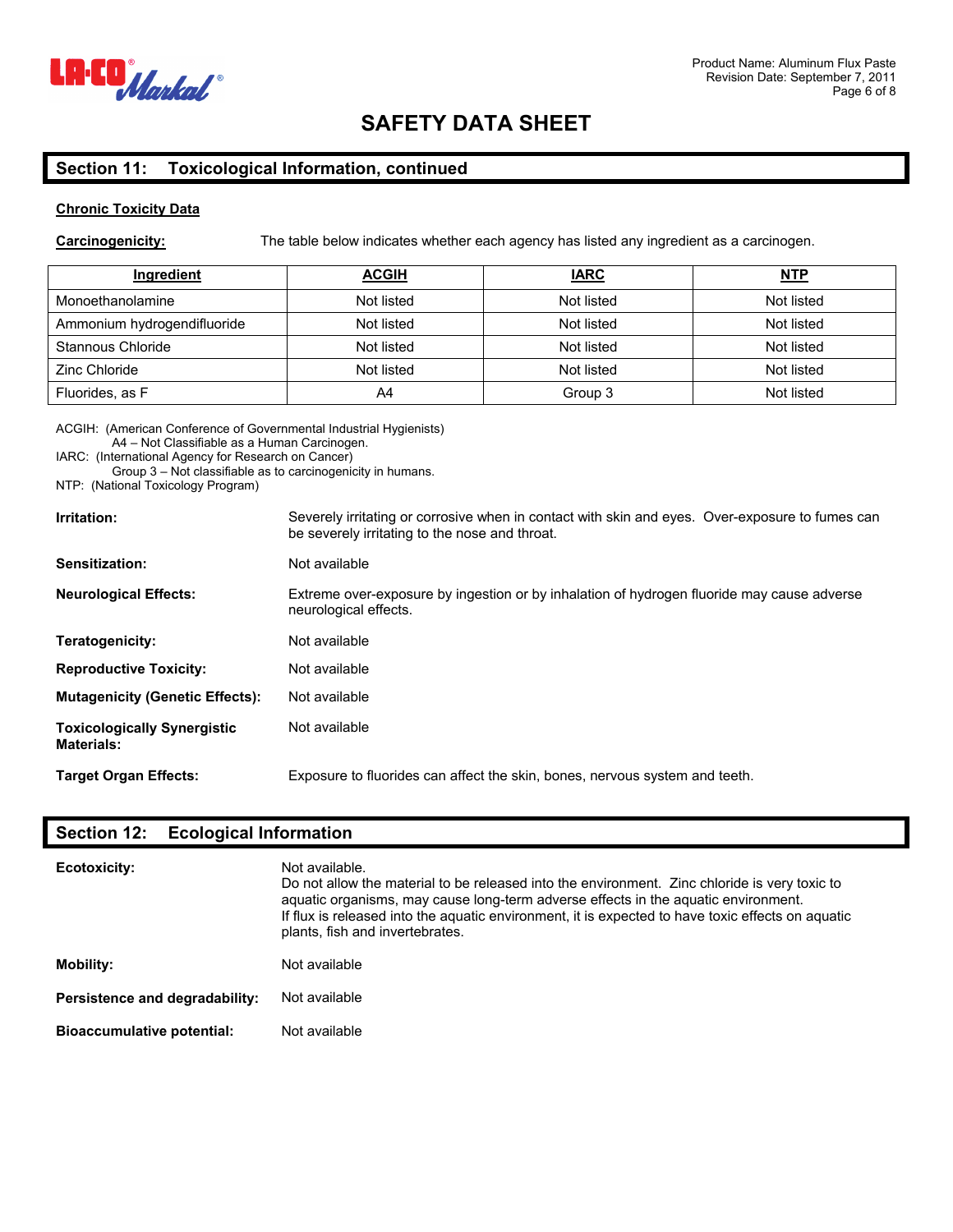

## **Section 13: Disposal Considerations**

| <b>Waste Disposal Method:</b> | Do NOT dump into any sewers, on the ground or into any body of water. Store material for<br>disposal as indicated in Section 7 Handling and Storage.                                                                                                           |  |
|-------------------------------|----------------------------------------------------------------------------------------------------------------------------------------------------------------------------------------------------------------------------------------------------------------|--|
| USA:                          | Dispose of in accordance with local, state and federal laws and regulations.                                                                                                                                                                                   |  |
| Canada:                       | Dispose of in accordance with local, provincial and federal laws and regulations.                                                                                                                                                                              |  |
| EC:                           | Waste must be disposed of in accordance with relevant EC Directives and national, regional and<br>local environmental control regulations. For disposal within the EC, the appropriate code<br>according to the European Waste Catalogue (EWC) should be used. |  |

#### **Section 14: Transport Information:**

| <b>U.S. Hazardous Materials</b><br><b>Regulation (DOT 49CFR):</b> | UN1760, CORROSIVE LIQUID N.O.S., (Monoethanolamine, Ammonium hydrogendifluoride),<br>Class 8, PGIII                                                                                                                                          |
|-------------------------------------------------------------------|----------------------------------------------------------------------------------------------------------------------------------------------------------------------------------------------------------------------------------------------|
| <b>Canadian Transportation of</b><br>Dangerous Goods (TDG):       | When packaged in quantities less than 30 kg this material can be shipped as a "Consumer"<br>Commodity" as per part 1.17 of the TDG Regulations. Shipment from Canada to the US may<br>transport as per TDG Regulations (49 CFR Part 171.12a) |
| <b>ADR/RID:</b>                                                   | UN1760, CORROSIVE LIQUID N.O.S., (Monoethanolamine, Ammonium hydrogendifluoride),<br>Class 8, PGIII                                                                                                                                          |
| IMDG:                                                             | UN1760, CORROSIVE LIQUID N.O.S., (Monoethanolamine, Ammonium hydrogendifluoride),<br>Class 8, PGIII, LTD QTY, EmS F-A, S-B                                                                                                                   |
| <b>ICAO/IATA:</b>                                                 | UN1760, CORROSIVE LIQUID N.O.S., (Monoethanolamine, Ammonium hydrogendifluoride),<br>Class 8, PGIII<br>May be carried under the provisions for dangerous goods in limited quantities.                                                        |

## **Section 15: Regulatory Information**

| <b>USA</b> | <b>TSCA Status:</b>                                                             | All ingredients in the product are listed on the TSCA inventory.                                                                                                                                                                                                                       |
|------------|---------------------------------------------------------------------------------|----------------------------------------------------------------------------------------------------------------------------------------------------------------------------------------------------------------------------------------------------------------------------------------|
|            | <b>SARA Title III</b><br>Sec. 302/304:<br>Sec: 311/312:<br>Sec. 313: None       | None<br>Acute, Chronic<br>CERCLA RQ Ammonium Bifluoride; Ammonium Fluoride                                                                                                                                                                                                             |
|            | California Prop. 65 :                                                           | This product does not contain chemicals known to the State of California to cause cancer or<br>reproductive toxicity.                                                                                                                                                                  |
|            | BXA :                                                                           | Ammonium hydrogendifluoride (CAS 1341-49-7) appears on the Bureau of Export Administration<br>list of Precursors for Toxic Chemical Agents, classified under Export Control Classification Number<br>1C350. This product may not be exported without appropriate licensing.            |
| Canada     |                                                                                 | This product has been classified in accordance with the hazard criteria of the Controlled Products<br>Regulations and the MSDS contains all the information required by the Controlled Products<br>Regulations.                                                                        |
|            | <b>WHMIS Classification:</b>                                                    | D1B: Material causing immediate and serious toxic effects.<br>E: Corrosive                                                                                                                                                                                                             |
|            | <b>NSNR Status (New</b><br><b>Substance Notification</b><br><b>Regulations:</b> | All substances in the product are listed, as required, on Canada's Domestic Substances List (DSL).                                                                                                                                                                                     |
|            | <b>NPRI Substances:</b><br><b>CEPA Priorities</b><br><b>Substances List:</b>    | The potential thermal decomposition product, Hydrogen fluoride, is a NPRI reportable substance.<br>None of the ingredients, as listed in Section 2 are NPRI reportable substances.<br>Ammonia hydrogendifluoride is listed on Priority list 1, Toxic material (as inorganic fluoride). |